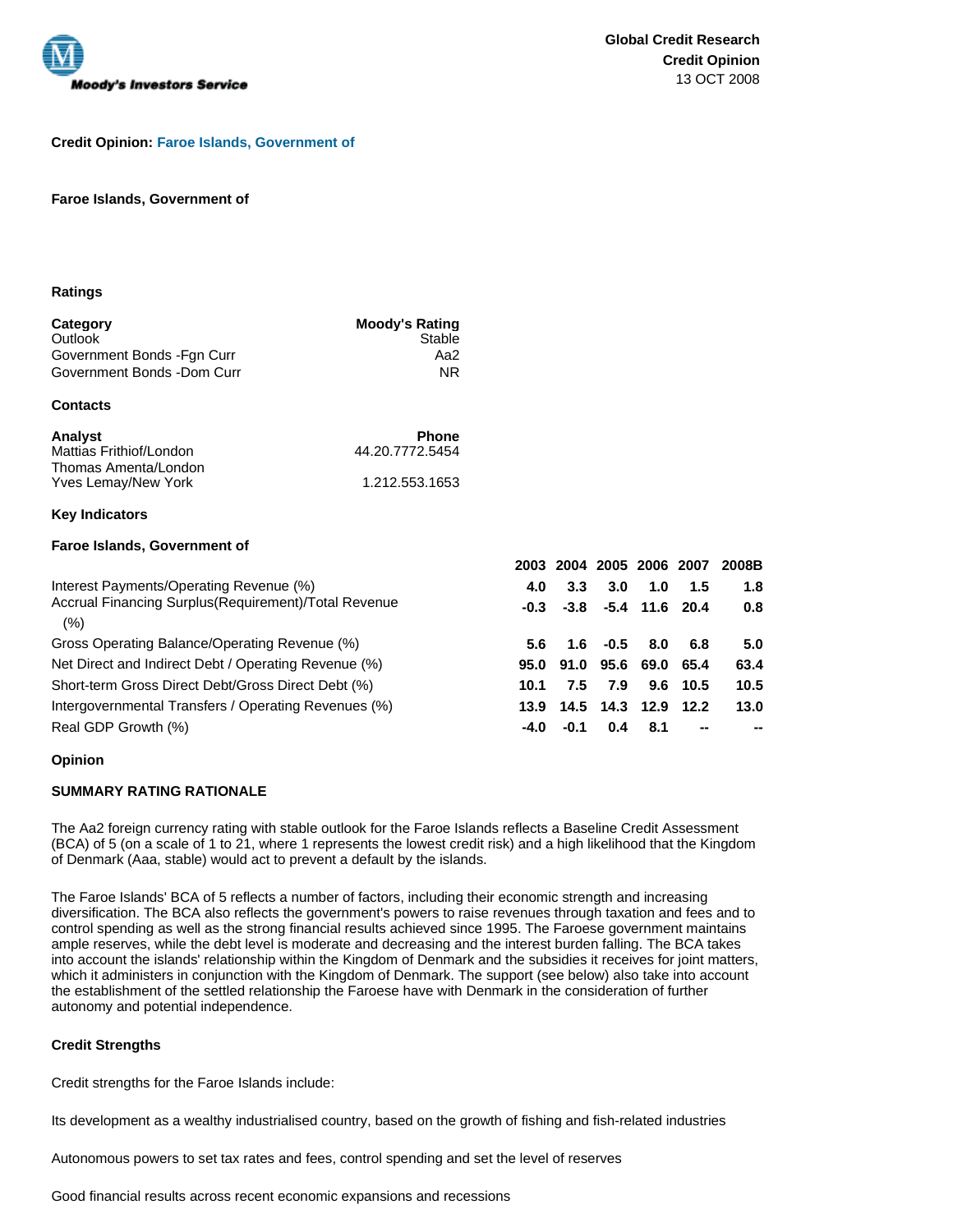#### Moderate and decreasing debt levels

Stable relationship within the Kingdom of Denmark and the orderly process in the consideration of further autonomy and potential independence

Large reserves to address the historical volatility of the economy and government revenues, and to provide for the future costs of an ageing population

#### **Credit Challenges**

Credit Challenges for the Faroe Islands include:

Volatility of the fishing industry, which is exposed to boom and bust on price and volume, as well as substantial challenges in the management of commercial exploitation of its fishing grounds; these effects are somewhat mitigated by increasing diversification in the fish-related industries and in the economy at large

The trade balance has moved sharply negative and would be further weakened by any decline in fishing, which makes up almost all of exports

Governmental accounting standards, including the monitoring and control of municipal governments within the Faroe Islands are not as comprehensive as those of other Nordic countries

Potential independence has at times been a politically volatile issue; if poorly managed this could put substantial subsidies from the Kingdom of Denmark at risk

Ageing population and partly unfunded pension system

### **Rating Outlook**

The outlook on the Faroe Islands' Aa2 rating is stable, reflecting its stable economic and financial management of Home Rule responsibilities and the orderly process being conducted with Denmark in the consideration of further autonomy and potential independence.

## **What Could Change the Rating - Up**

Greater diversification of the economy, which would increase the stability of GDP and government revenues, could lead to an upgrade. However, Moody's does not expect significant diversification to occur in the near future, unless substantial petroleum reserves are exploited and their proceeds managed with a view to the long term.

### **What Could Change the Rating - Down**

The rating could come under pressure if the Faroese government relaxes its financial management or if there is a substantial economic downturn, particularly one caused by environmental or structural changes in the fishing industry. Precipitous political actions taken by either the Faroe Islands or the Kingdom of Denmark could have a significant impact on the resources of the Faroese government, although such actions are deemed unlikely.

### **Recent Results and Developments**

In August, the parties in the governing coalition, which had been in power only since January, lost its majority in parliament due to internal disagreements. A new coalition with a new prime minister was negotiated. Moody's does not foresee any significant change to the policies that produced the sound economic and financial results achieved since 1995.

In 2007, nominal GDP grew by approximately 5% but the consumer price index showed a similar increase.

The budget for 2008 has projected a slowdown in the economy and resulting tax collections, and is expected to come close to projections with a Gross operating balance of approximately 5%.

## **DETAILED RATING CONSIDERATIONS**

The ratings assigned to the Faroe Islands reflect the application of Moody's Joint-Default Analysis (JDA) rating methodology for regional and local governments (RLGs). In accordance with this methodology, Moody's first establishes the BCA for the jurisdiction and then considers the likelihood of support coming from the national government to avoid a default by the jurisdiction, should this extreme situation ever occur.

### **Baseline Credit Assessment**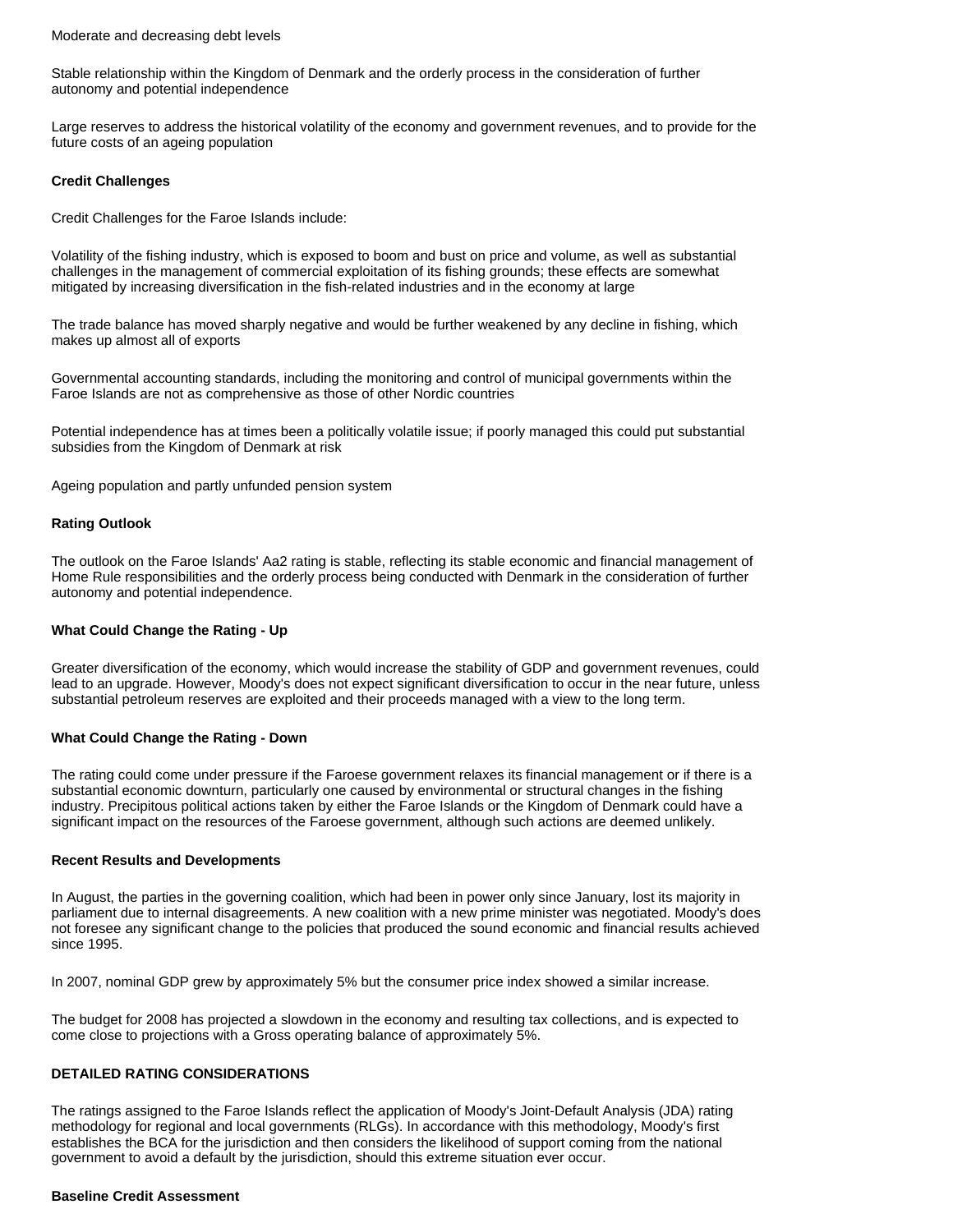Financial Position and Performance - Some 87% of the Faroese government's revenues come from sources under its control, such as income and company taxes, VAT, import duties, sales of products and services, and other sources. The Kingdom of Denmark provides 13% of operating revenue with grants for governmental services that, by agreement, it administer in conjunction with the Faroe Islands. Denmark and The Faroe Islands have fixed the level of grant in bilateral agreements and, over the medium- to-long term, these subsidies are set to decrease as more responsibilities are passed to the full control of the Faroe Islands.

The Faroese government has almost complete control over all its spending and it is not constrained by service levels or an inflexible cost base. Municipal governments make up a substantial part of public spending, but are not included as part of the budget of the Faroese government.

The gross operating balance (GOB) has been highly variable in recent years, although current budgeting practice has tended to keep it positive, sometimes strongly so. In 2007, GOB was 6.8%. The strong financing surplus in 2006 and 2007 was mainly due to the sell of assets in Atlantic Airways and one of the major Faroese banks.

Debt Profile - The debt level of the Faroese government is relatively low, decreasing from over 260% of total revenues in 1995 to approximately 55% as of 2007. Debt is currently issued in Danish Kroner. Whilst active debt management could allow large portions to be paid down with annual surpluses or reserves, the relatively short tenors of outstanding maturities make refinancing likely.

A liquidity fund has been established to provide for immediate shortfalls, debt repayments and to serve as a stabilisation fund to bridge any period of structural change within long-term budgets. As of year-end 2007, the fund held DKK1.5 billion, equal to approximately 30% of operating annual expenses in the budget. In addition to this fund, as of mid year 2008 the government had placed an additional DKK650 million in reserves.

Due to the high need for investment, an investment fund and build-operate-transfer financing are used for largescale infrastructure projects; these amounts are not on the balance sheet of the Faroese Government. Government guarantees are limited to the debt of the Faroese municipalities, and on a downward trend as a matter of policy.

Governance and Management Factors - As its autonomy has increased, the Faroe Islands have built up its institutional capacity for fiscal and economic management, with particular emphasis on the regulation of fishing and fishing-related industries. In order to accommodate volatility in economically related tax and fee revenues, government budgets target surpluses. Debt practices are conservative, with gradual reductions in amounts outstanding and moderate amounts of refinancing. Successive governing coalitions have maintained reserves at ample proportions of government budgets and GDP. The reserves are invested in highly rated liquid assets outside the Faroese economy.

Transparency and disclosure are sufficient for the government to manage its finances, although they have yet to reach the level of detail seen in sub-sovereigns across Scandinavia or the UK. The auditing system is tied to an open, democratically driven process. Internal systems to incorporate real-time accrual of revenues and expenditures are adequate and being improved to facilitate the more timely incorporation of the Faroese municipal governments into the control of total governmental finances.

Economic Fundamentals - The economy depends on fishing, which in turn depends on finely balanced regulation of domestic and international commercial interests, environmental factors and renewable - potentially fragile resources. Increases in prices for fish and fish products, which currently make up over 20% of wages and 94% of exports, have driven recent booms - underpinning the long-term growth of the economy. As Faroese waters provide 60-65% of the total value of the catch, international prices and management of resources beyond Faroese control can have profound impacts on the economy.

Over the past two decades, the fishing industry and the economy in general have become more diversified. Potential petroleum reserves within Faroese territorial waters continue to offer a possible step-change in the islands' wealth and security, but exploration has not produced accessible resources to date. The balance of trade has turned sharply negative in recent years, and any decline in fishing revenues, which directly contribute to the balance, could have a significant negative impact on the economy.

Operating Environment - The operating environment of the Faroe Islands - as part of the Kingdom of Denmark - is typical of advanced industrial economies and reflected in the high GDP per capita, low GDP volatility and a high ranking on the World Bank's Government Effectiveness Index. These characteristics suggest a low level of systemic risk. Nevertheless, the economy of the Faroe Islands itself has much higher volatility, which must be considered in the rating given the islands' path to increasing autonomy and potential independence.

Institutional Framework - The institutional framework was forged following the crisis of the 1990s to handle increasing autonomy while promoting prudent financial management and decreasing moral hazard. The powers of the Faroe Islands are set by agreements with Denmark over the allocation of responsibilities, with the respective roles of the Kingdom and the Faroe Islands being clear. The government of the Faroe Islands has full powers to set its tax rates and fees, and to set levels of spending on the services it provides. Levels of essential services may be adjusted at the discretion of the Faroese, and the government has historically implemented substantial cuts in spending when required, e.g. in the crisis of the 1990s.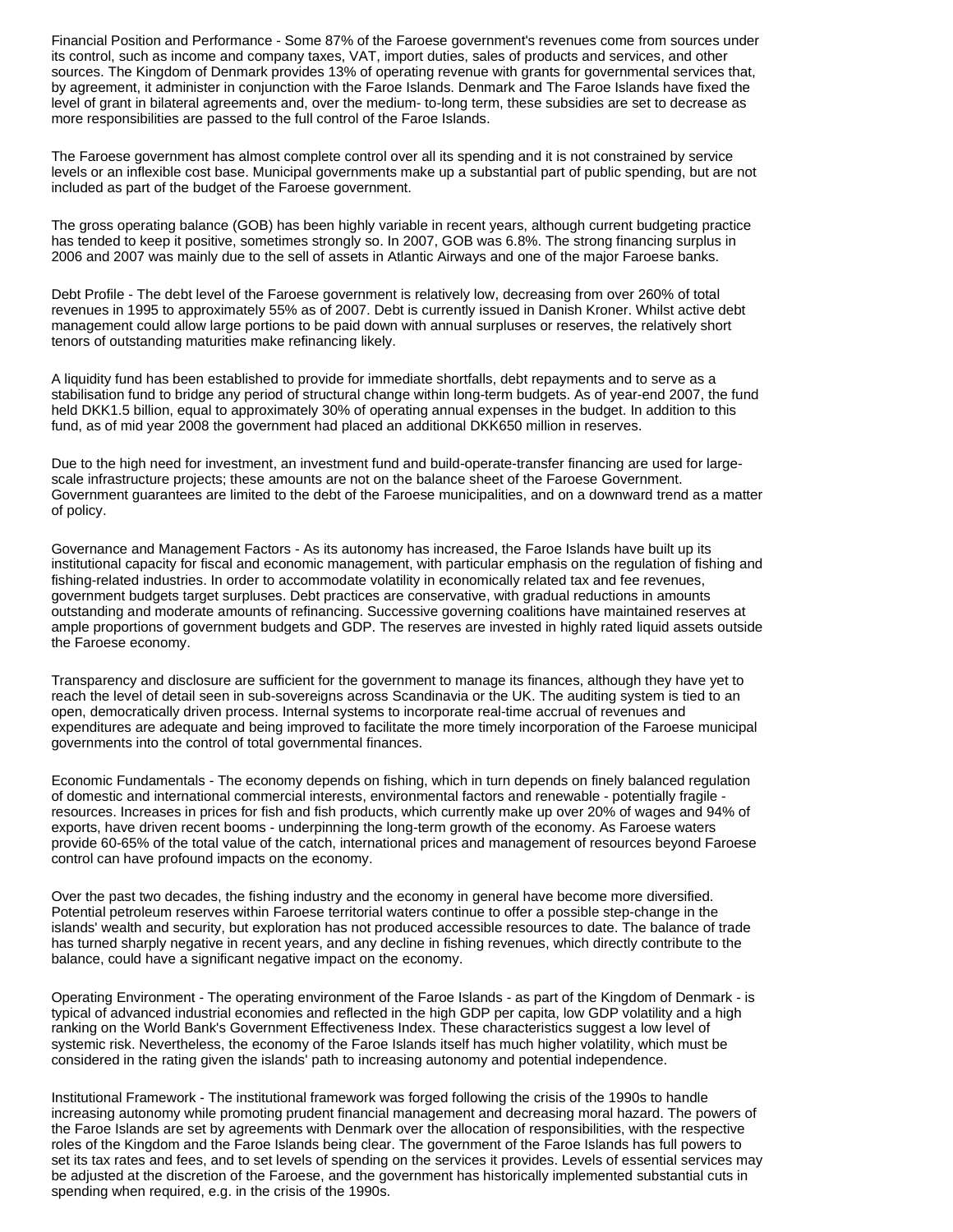The Faroe Islands has independent powers of borrowing, although in the past these have been circumscribed in agreements with Denmark to address the fiscal crisis. The Faroese government has repaid all interest-bearing debt to Denmark undertaken under these agreements.

Municipal governments account for almost 20% of total government spending and have wide latitude in spending, particularly for capital investments. They can maintain substantial balances of debt. The municipalities vary widely in size, from fewer than 50 inhabitants to approximately 20,000, making reform an ongoing and still-unresolved political question.

## **Extraordinary Support Considerations**

Moody's rating of Aa2 reflects the BCA of 5 and an assessment of a high likelihood that the Kingdom of Denmark would act to prevent a default by the Faroe Islands. This level of support reflects the current relationship with the Kingdom of Denmark, unlikely changes to this relationship in the medium term and the period of intensive extraordinary support in response to the financial crisis of the 1990s.

Moody's rating committee also assigns a low level of default dependence, reflecting the significant differences between the economies of the Kingdom of Denmark and the Faroe Islands, due to the importance of fishing to the Faroese economy.

## **Output of the Baseline Credit Assessment Scorecard**

In the case of the Faroe Islands, the BCA scorecard (presented below) generates an estimated BCA of 2, three notches higher than the BCA assigned by the rating committee. This differential is largely due to the volatility of the economy of the Faroe Islands and the challenges of managing the key fishing and fishing-related industries. The differential is also motivated by the unique features of the Faroe Islands, primarily its special legal status, which ensures wide autonomy within the Kingdom of Denmark.

The BCA scorecard, which generates estimated baseline credit assessments from a set of qualitative and quantitative credit metrics, is a tool used by the rating committee in assessing regional and local government credit quality. The credit metrics captured by the scorecard provide a good statistical gauge of stand-alone credit strength; however, the estimated BCAs generated by the scorecard do not substitute for rating committee judgments regarding individual baseline credit assessments, nor is the scorecard a matrix for automatically assigning or changing these assessments. Concomitantly, scorecard results have limitations in that they are backward-looking, using historical data, while the assessments are forward-looking opinions of credit strength. Moreover, the limited number of variables included in the scorecard cannot fully capture the breadth and depth of our analysis. Nevertheless, the performance statistics captured in the scorecard are important and, in general, higher ratings can be expected among issuers with the highest rankings from the scorecard.

# **ABOUT MOODY'S SUB-SOVEREIGN RATINGS**

### National and Global Scale Ratings

Moody's assigns national scale ratings in certain local capital markets in which investors have found the global rating scale provides inadequate differentiation among credits or is inconsistent with a rating scale already in common use in the country. Moody's National Scale Ratings are opinions of the relative creditworthiness of issuers and issues within a particular country. While loss expectation will be an important differentiating factor in the ultimate rating assignment, it should be noted that loss expectation associated with National Scale Ratings can be expected to be significantly higher than apparently similar rating levels on Moody's global scale. Moody's National Scale Ratings rank issuers and issues in order of relative creditworthiness: higher ratings are associated with lower expected credit loss.

National Scale Ratings can be understood as a relative ranking of creditworthiness (including relevant external support) within a particular country. National Scale Ratings are not designed to be compared among countries; rather, they address relative credit risk within a given country. Use of National Scale Ratings by investors is only appropriate within that portion of a portfolio that is exposed to a given country's local market, taking into consideration the various risks implied by that country's foreign and local currency ratings. The Moody's Global Scale rating for issuers and issues in local currency allows investors to compare the issuer's/issue's creditworthiness to all others in the world, rather than merely in one country. It incorporates all risks relating to that country, including the potential volatility of the national economy.

Moody's assigns a ceiling for foreign-currency bonds and notes to every country (or separate monetary area) in which there are rated obligors. The ceiling generally indicates the highest rating that can be assigned to a foreigncurrency denominated security issued by an entity subject to the monetary sovereignty of that country or area. In most cases, the ceiling will be equivalent to the rating that is (or would be) assigned to foreign-currency denominated bonds of the government. Ratings that pierce the country ceiling may be permitted, however, for foreign-currency denominated securities benefiting from special characteristics that are judged to give them a lower risk of default than is indicated by the ceiling. Such characteristics may be intrinsic to the issuer and/or related to Moody's view regarding the government's likely policy actions during a foreign currency crisis.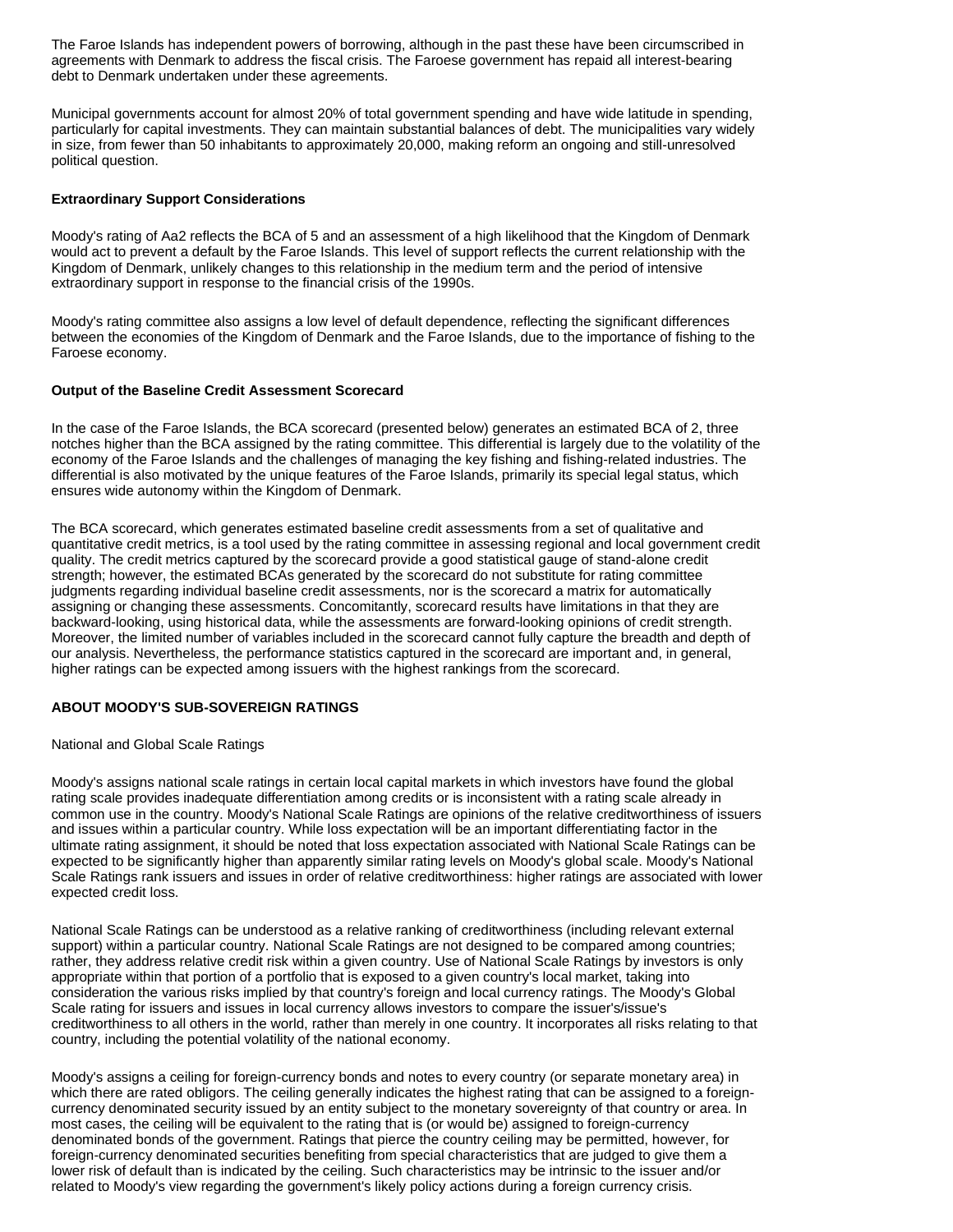### Baseline Credit Assessment

Moody's baseline credit assessment incorporates the government's intrinsic credit strength and accounts for ongoing operating subsidies and transfers from the supporting government. In effect, the baseline credit assessment reflects the likelihood that a local government would require extraordinary support.

## Extraordinary Support

Extraordinary support is defined as action taken by a supporting government to prevent a default by a regional or local government (RLG) and could take different forms, ranging from a formal guarantee to direct cash infusions to facilitating negotiations with lenders to enhance access to needed financing. Extraordinary support is described as either low (0% - 30%), moderate (31% - 50%) high (51% - 70%), very high (71% - 95%) or fully supported (96% - 100%).

# Default Dependence

Default dependence reflects the likelihood that the credit profiles of two obligors may be imperfectly correlated. Such imperfect correlation, if present, has important diversifying effects, which can materially change the jointdefault outcome. Intuitively, if two obligors' default risks are imperfectly correlated, the risk that they would simultaneously default is smaller than the risk of either defaulting on its own.

In the application of joint-default analysis to RLGs, default dependence reflects the tendency of the RLG and the supporting government to be jointly susceptible to adverse circumstances leading to defaults. Since the capacity of the higher-tier government to provide extraordinary support and prevent a default by an RLG is conditional on the solvency of both entities, the more highly dependent -- or correlated -- the two obligors' baseline default risks, the lower the benefits achieved from joint support. In most cases, the close economic links and/or overlapping tax bases and/or close intergovernmental fiscal arrangements between different levels of government result in a moderate to very high degree of default dependence.

Default dependence is described as either low (0% - 30%), moderate (31% - 50%), high (51% - 70%), very high (71% - 100%).

# Rating Factors

BCA Scorecard 2007

# **Rating Factors**

# **Faroe Islands, Government of**

| <b>Baseline Credit Assessment</b>                     |        |   |                       | Sub-Factor   Sub-Factor | <b>Factor</b>    | <b>Total</b> |
|-------------------------------------------------------|--------|---|-----------------------|-------------------------|------------------|--------------|
| <b>Scorecard - 2007</b>                               |        |   | Value Score Weighting | Total                   | <b>Weighting</b> |              |
| <b>Factor 1: Operating Environment</b>                |        |   |                       |                         |                  |              |
| National GDP per capita (PPP basis, \$US)             | 35,986 | 1 | 50.0%                 |                         |                  |              |
| National GDP Volatility (%)                           | 2.0    | 1 | 25.0%                 | 1.00                    | 50.0%            | 0.50         |
| National Govt Effectiveness Index (World Bank)        | 2.29   | 1 | 25.0%                 |                         |                  |              |
| Factor 2: Institutional Framework                     |        |   |                       |                         |                  |              |
| Predictability, Stability, Responsiveness             | 1      | 1 | 50.0%                 |                         |                  |              |
| Fiscal Flexibility (A): Own-Source Revenues           | 1      | 1 | 16.7%                 | 1.00                    | 10.0%            | 0.10         |
| Fiscal Flexibility (B): Spending                      | 1      | 1 | 16.7%                 |                         |                  |              |
| Fiscal Flexibility (C): Extent of Borrowing           | 1      | 1 | 16.6%                 |                         |                  |              |
| <b>Factor 3: Financial Position &amp; Performance</b> |        |   |                       |                         |                  |              |
| Interest Payments/Operating Revenue (%)               | 1.6    | 1 | 25.0%                 |                         |                  |              |
| Accrual Financing Surplus(Req)/Total Revenue (%)      | 14.2   | 1 | 25.0%                 | 3.50                    | 10.0%            | 0.35         |
| Gross Operating Balance/Operating Revenue (%)         | 6.1    | 9 | 25.0%                 |                         |                  |              |
| Net Working Capital/Total Expenditures                | 16.6   | 3 | 25.0%                 |                         |                  |              |
| <b>Factor 4: Debt Profile</b>                         |        |   |                       |                         |                  |              |
| Net Direct and Indirect Debt/Operating Revenue        | 62.6   | 3 | 50.0%                 |                         |                  |              |
|                                                       |        |   |                       | 3.25                    | 10.0%            | 0.33         |